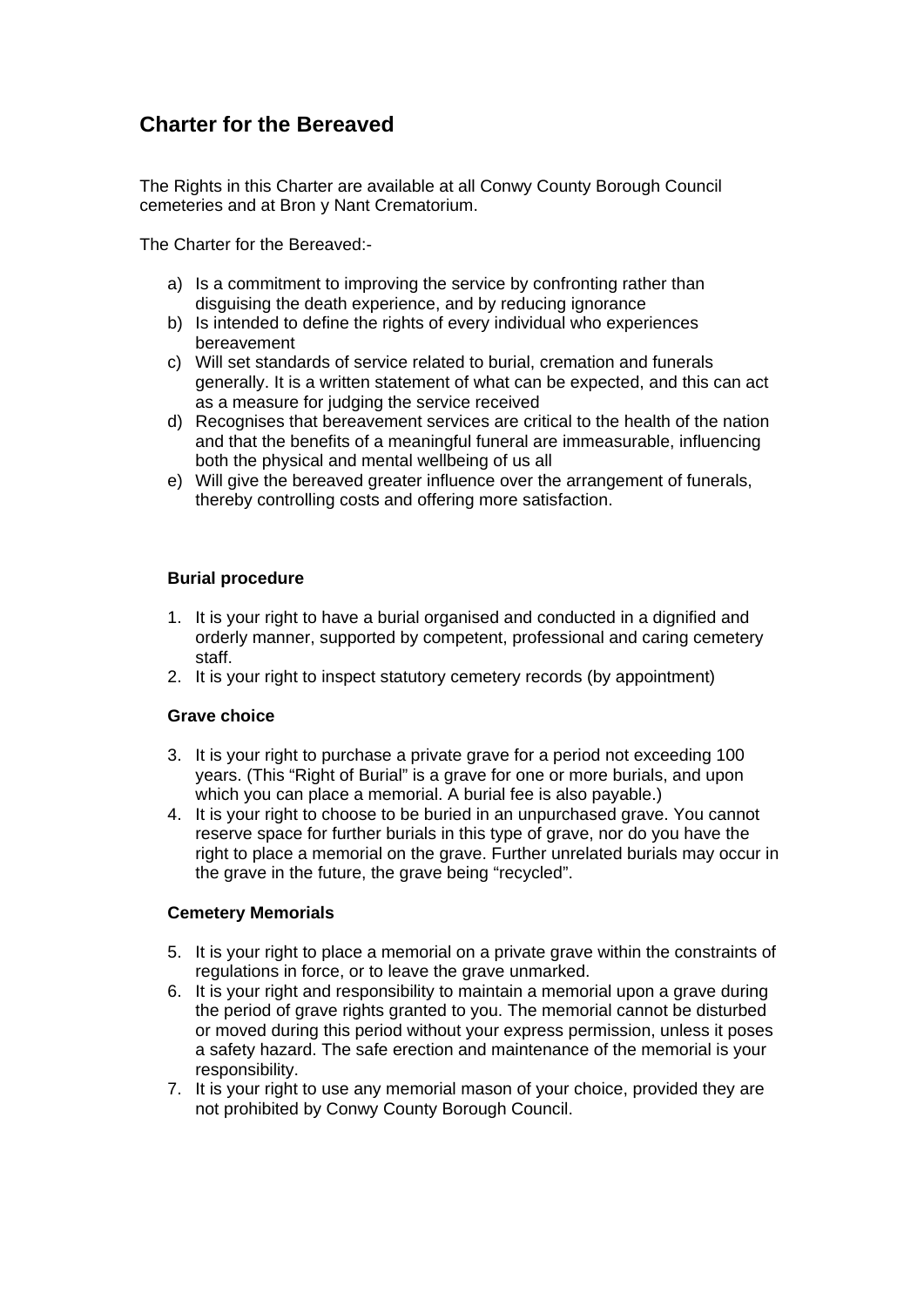#### **Baby and Infant Graves**

- 8. It is your right to be offered an individual grave for a baby or infant.
- 9. It is your right to be able to purchase an adult grave for the burial of a baby or infant, with sufficient depth remaining to allow future adult burials.

## **Burials in private land**

10. It is your right to receive factual information on burial in private land e.g. gardens, farms, orchards etc.

#### **Cremation procedure**

- 11. It is your right to organise and conduct a cremation in a dignified and orderly manner, supported by competent, professional and caring crematorium staff.
- 12. It is your right to inspect the crematorium under normal working conditions.

#### **Cremated remains and Memorialisation**

13. It is your right to be offered a Book of Remembrance memorial, set in a Hall of Remembrance. This must include a designated place for floral tributes.

#### **Ceremonies and belief**

- 14. It is your right to hold a burial or cremation service at the cemetery or crematorium and define the type of music and ceremony.
- 15. It is your right to define the type of religious or secular (non-religious) format of the service.

## **Coffins and alternatives**

- 16. It is your right to choose the type and design of coffin, within the constraints of availability, regulations and safe materials.
- 17. It is your right to obtain a coffin via Conwy County Borough Council (biodegradable type). *Conwy County Borough Council will only provide information on suppliers.*

## **Communication**

- 18. It is your right to receive a prompt response to any form of communication within the times specified by Conwy County Borough Council.
- 19. It is your right to be given a table of our cemetery and crematorium fees upon request.

#### **Environmental issues**

20. It is your right to be made aware of all known environmental issues relating to bereavement services (Full details are given in the reference copy of the Charter for the Bereaved available for inspection at the Crematorium and cemetery office).

#### **Social and community aspects**

21. It is your right to receive a service that recognises your needs, without unfairness or discrimination e.g. religious belief, ethnic needs, disability etc.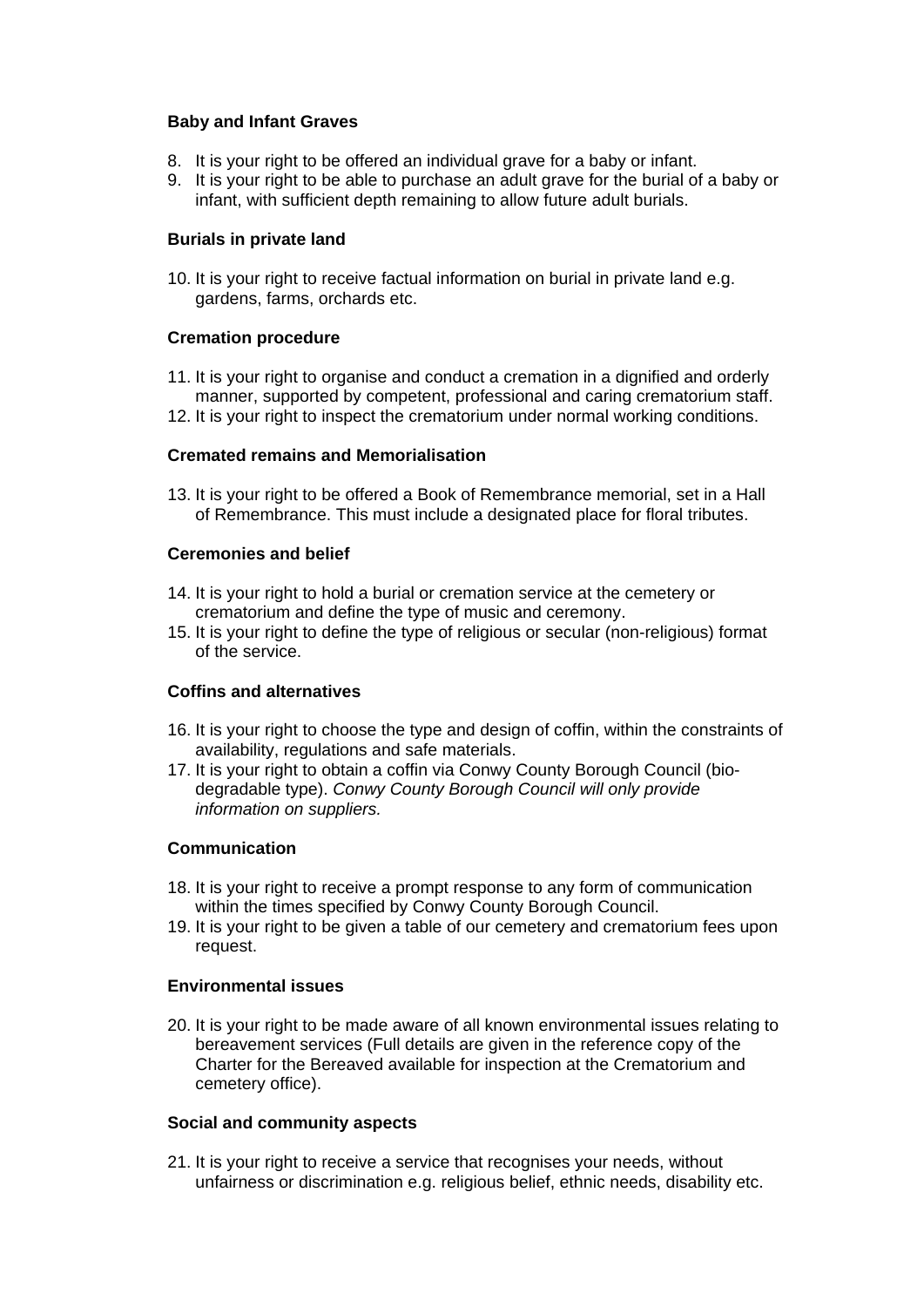## **Funerals without a Funeral Director (Independent funerals)**

- 22. It is your right to organise a funeral without the use of a funeral director.
- 23. It is your right, as an executor (or next of kin) to be given the body by a mortuary, hospital etc. in order to carry out the funeral.
- 24. It is your right to be given a leaflet by Conwy County Borough Council describing how to arrange an independent funeral.

#### **Maintenance of Grounds and Grave Digging**

25. It is your right to be shown a specified standard of grounds maintenance. Where standards fail to meet the specification, you have the right to complain.

#### **Regulations**

- 26. It is your right to be given a list of cemetery and crematorium regulations used by Conwy County Borough Council.
- 27. It is your right to be given a written explanation of the reason why a regulation has been used to restrict or otherwise influence your rights.

#### **Staff and expertise**

28. It is your right to receive a quality service provided by trained and qualified staff. Where service standards fail, you have a right to question the level of expertise shown and to receive assurances regarding the ability of those involved.

#### **Inspection**

- 29. It is your right to be given an inspection of the cemetery or crematorium at a reasonable time.
- 30. It is your right to be given a copy of the "Guiding Principles of Burial and Cremation Services" under which Conwy County Borough Council operates.

#### **Grievance procedure**

31. It is your right to use the grievance procedure if you are dissatisfied about any service provided by Conwy County Borough Council. You can complain "on the spot" if you have the opportunity. If you continue to be dissatisfied, a series of stages leading to arbitration can be followed. Copies of the grievance procedure are available. If Conwy County Borough Council fails to offer the specified rights, our Charter membership will be withdrawn.

## **Using a Funeral Director**

32. It is your right to be given a copy of the item "Information on using a Funeral Director" (from the reference copy of the Charter for the Bereaved) by Conwy County Borough Council. This describes the funeral "package", price transparency, the impact of large commercial firms, funeral pre-payment plans etc.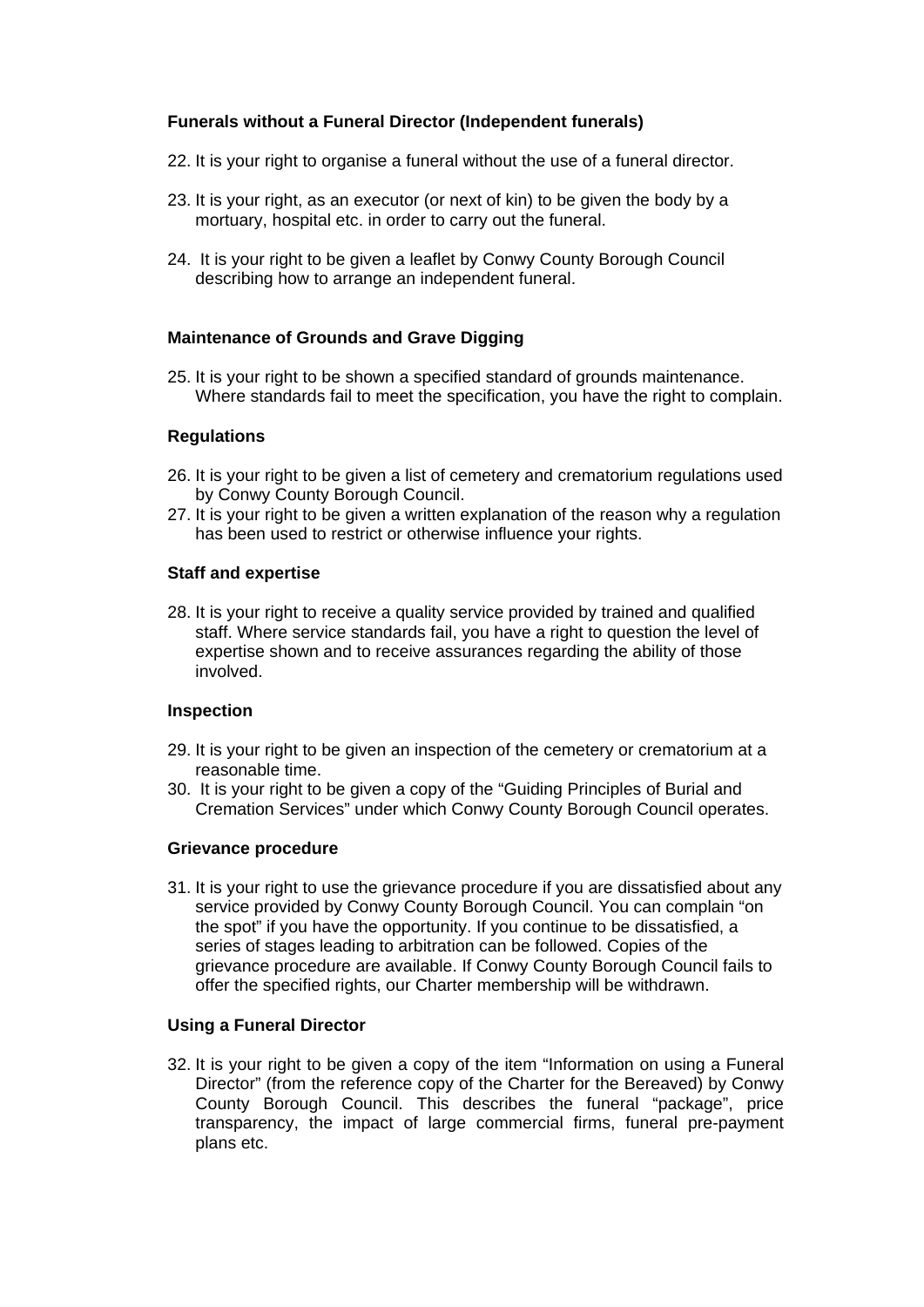## **Embalming**

33. It is your right to be given a copy of the item "Information on Embalming" (from the reference copy of the Charter for the Bereaved) by Conwy County Borough Council. This describes the process of embalming, often referred to as cosmetic treatment by funeral directors. It addresses the issues of environmental impact and whether the process is necessary.

## **Services**

#### **Cremated remains**

Collection of cremated remains is possible within 4 hours for cremations before 12.00pm, and next day for cremations after 12.00pm (with 24 hours notice).

## **Grave/Cremation searches**

Written applications are processed within 7 working days from receipt. Telephone enquiries are processed within 24 hours.

#### **Transfer of ownership**

Transfer applications are processed within 24 hours of receipt.

## **Memorial Management**

Memorial permits are processed within 24 hours of receipt. New memorials are inspected for safety 10 working days after installation and the installation of headstones are supervised randomly and without prior warning.

## **Service Standards**

- Telephone calls are answered within 15 rings
- Written correspondence is responded to within 15 working days
- Complaints are investigated within 15 working days
- Receipt of a complaint will be acknowledged within 5 working days

## **Burial**

 Burials can be arranged within 3 working days (dependant on bookings previously received).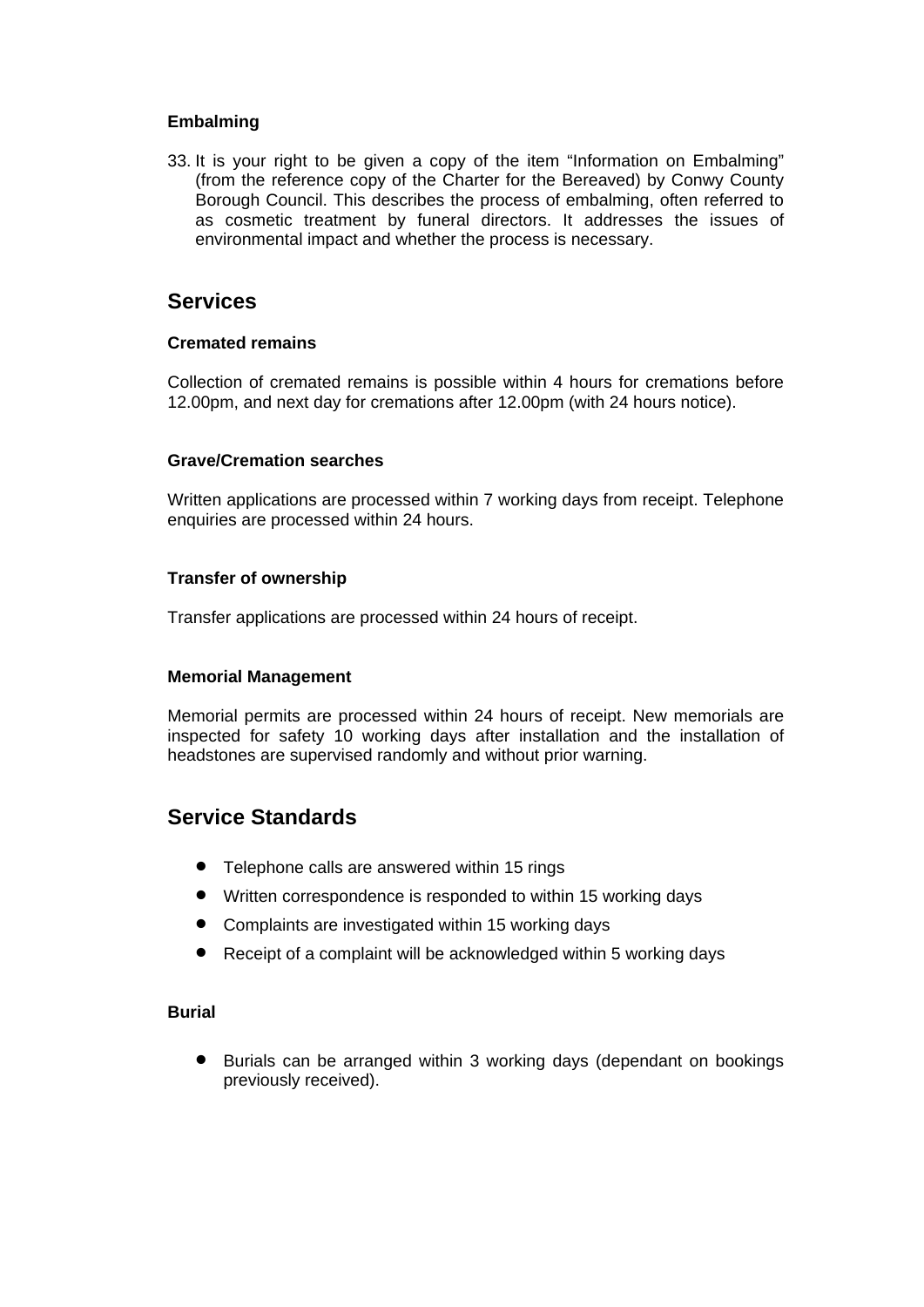## **Cremation**

 Cremations can be arranged within 2 working days (dependant on bookings previously received).

## **Memorial Gardens**

- Applications for memorials are processed within 24 hours of receipt.
- Memorials are in place within 6 8 weeks (dependant on type ordered).

#### **Book of Remembrance**

- Applications for entries are processed within 24 hours of receipt.
- Entries are ready to view within 2 months of application.

## **Maintenance Standards**

#### Cemetery Grounds

In caring for the cemetery grounds we aim to achieve the following maintenance standards:

| The lawn section will be cut every:      | 14 days.                         |
|------------------------------------------|----------------------------------|
| The lawn section will be strimmed every: | 14 days.                         |
| The large open areas will be cut every:  | 14 days.                         |
| The traditional areas will be strimmed:  | Once/month<br>(April to Oct Inc) |

- Grass cutting and strimming is carried out during the growing season from the end of March to the end of October.
- Leaf clearance will commence in November until the end of March.
- All roads within the cemeteries will be swept as and when necessary by hand and/or by machine.
- All flower beds will be planted twice yearly and maintained every 14 to 17 days.

#### Grave care

 Graves will receive attention as and when required and will be topped up and seeded or turfed when needed.